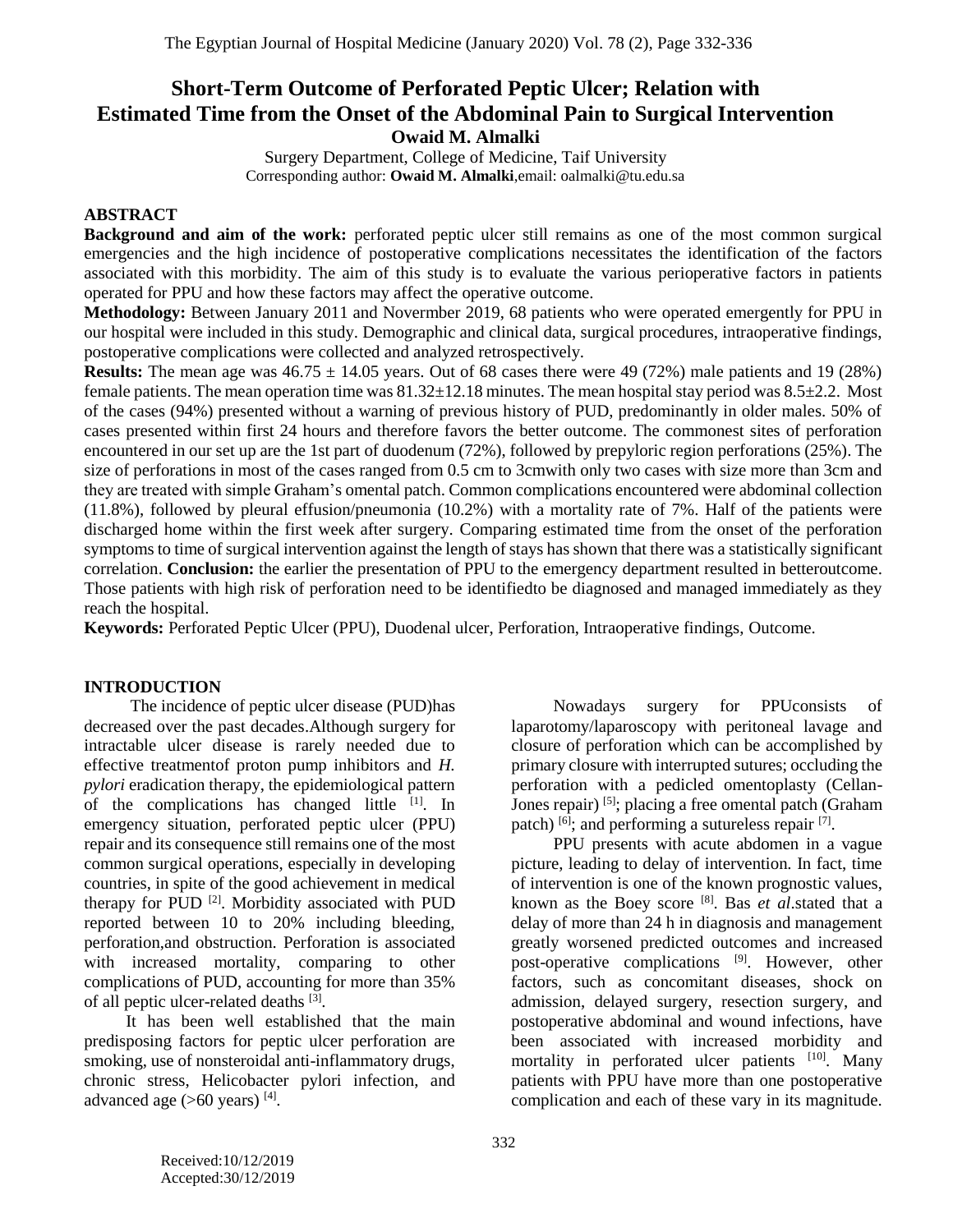Indeed, analysis of these factors will expose possible relations to postoperative complications [11, 12]. The aim of this study is to evaluate the various perioperative factors in patients operated for PPU and how these factors may affect the operative outcome.

### **METHODS**

This is a retrospective study which includes all patients who underwent emergency laparotomy/laparoscopy for PPU in Al-Hada Military Hospital, Taif, Saudi Arabia, during the time period of January 2011 to Novermber 2019. We included all patients over the ageof 16 years old, with PPU (both gastric and duodenal) in the last 8 years. We excluded patients with malignancy and patients with perforation caused by caustic ingestion, trauma or ischemia. The electronic data base of all patients admitted or transferred to the hospital with a diagnosis and operated for PPU were revised and 68 patients had complete files and were included in the study. Data on relevant preoperative, intraoperative, and postoperative variables for all patients were collected using a pre-designed proforma and the following items were determined: demographics information, risk factors, comorbid diseases, clinical presentation, physical examination findings, pre-operative parameters, time of presentation of patients after onset of symptoms, time elapsed from the onset of symptoms to surgery, operative findings (site and size of perforation), management (surgical procedure), postoperative mortality, individual postoperative complications (such as wound infection, chest infection, renal failure, cardiac failure, septic shock, or need for mechanical ventilation during the same admission period) , and length of hospital stay were taken as outcome variables. Statistical analysis was conducted using SPSS 16.0 software (SPSS, Chicago, Illinois, USA). The level of significance (*p* value) and confidence interval will be evaluated using Pearson's Chi-squared test. A *p* value less than 0.05 was considered statistically significant.

#### **Ethical approval:**

**This retrospective study was conducted after approval of the ethics board of our hospital.**

# **RESULTS**

During the period of the study, 68 patients operated for duodenal and gastric ulcer perforation were collected. They were aged from 29to 82years, with an average of 55 years. The SexRatio female: male was estimated to be 1:2. Table1.

Table 1: Demographic and clinical characteristics of the patients

| Parameters              |        | $(n=68)$ %        |
|-------------------------|--------|-------------------|
| Mean age $\pm$ SD years |        | $46.75 \pm 14.05$ |
| Gender (mean, %)        | Male   | 49(72%)           |
|                         | Female | 19(29%)           |

By exploring the personal histories of our patients, 53 of them were smokers and 23 had used NSAIDs and/or corticosteroids (Table 2). Table 3 shows the percentage of main presenting symptoms and signs.

Table2: Co-relation of various co-morbidities

|                              | N(%          |
|------------------------------|--------------|
| DM                           | 27(39.7%)    |
| <b>HTN</b>                   | $20(29.4\%)$ |
| Smoking                      | 53(78%)      |
| NSAIDs and/or corticoids use | 23(33.8)     |

Table3: Chief / Presenting complaints &general examination finding

|                                  | N(% )    |
|----------------------------------|----------|
| Epigastric pain                  | 68(100%) |
| followed by abdominal distention | 59(87%)  |
| Fever                            | 15(22%)  |
| Vomiting                         | 42(62%)  |
| Dehydration                      | 57(84%)  |
| Tachycardia                      | 63(92%)  |
| <b>Shock</b>                     | 22 (32%) |
| Anemia                           | 18(26%)  |
| Renal impairment                 | 7(10%)   |

Operative finding in our study revealed that Perforation of anterior wall of first part of Duodenum predominated (69 %), followed by perforation of prepyloric region of stomach (28 %) of cases, while in the body of stomach in (3%) of the cases. The average dimension of perforation was mostly less than 1 cm in 53 (79%) cases, 1-3cm in 11 (16%) cases and giant ulcers  $>3$ cm in 2 (3%) cases. Bilious peritoneal fluid found in 50 (73.5%) cases, while the nature of the fluid was pure pus in 6 (9%) cases. (Table 4). After reviving the wound and tissue sampling from its edges(if indicated), a simple surgical suture with omental patch was performed in all the patients: 10% of the patients had open repair, while most of the patients (83%) had laparoscopic repair of PDU and 7% had laparoscopic converted to open repair.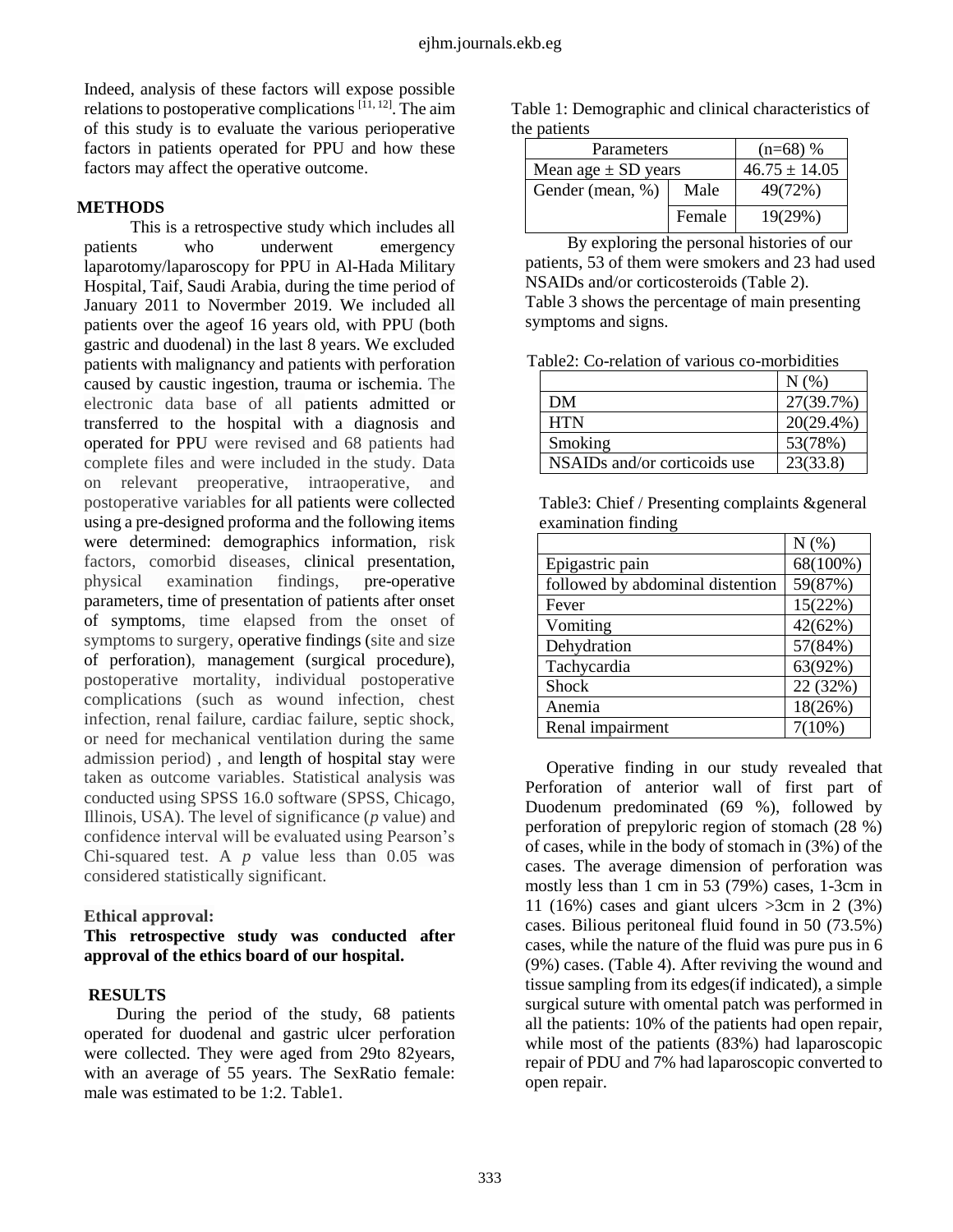| Site of                      | 1st part of            | 47                    |
|------------------------------|------------------------|-----------------------|
| perforation                  | Duodenum               |                       |
| Duodenal/                    | Prepyloric region      | 19                    |
| Gastric                      | <b>Body of Stomach</b> | 2                     |
| Size of                      | Up to $1 \text{ cm}$   | 53                    |
| perforation                  |                        |                       |
|                              | $1-3$ cm               | 11                    |
|                              | $>3$ cm                | $\mathcal{D}_{\cdot}$ |
| Peritoneal Fluid             | <b>Bilious</b>         | 50                    |
|                              | Pus                    | 6                     |
|                              | Bilious+ Pus           | 13                    |
| Mean operation time (minute) |                        | $81.32 \pm 12.18$     |

Table 4: Operative finding

In table 5, a summary of the most frequent postoperative complications with a morbidity rate of 11% and mortality of 7%.

| Table 5: Postoperative complications following repair of |  |  |
|----------------------------------------------------------|--|--|
| perforated ulcer.                                        |  |  |

| 30-day Complication         | Frequency (n)  |
|-----------------------------|----------------|
| <b>Abdominal Collection</b> |                |
| Pleural effusion/Pneumonia  |                |
| Surgical site infection     | 6              |
| Duodeno-cutaneous fistula   | $\mathfrak{D}$ |
| Septic shock                | 5              |
| <b>DVT</b>                  |                |
| <b>Ileus</b>                |                |
| <b>Total Morbidity</b>      |                |

\*some of the patients had multiple complications

| Length of stay (days)        | ICU   | $4.0(2.0-7.0)$ |
|------------------------------|-------|----------------|
| the Mean                     | Total | $8.5 \pm 2.2$  |
| Return to theatre            |       | 6%             |
| Mortality in-hospital within |       | 5(7%)          |
| 30 days                      |       |                |
| (Died in theatre)            |       |                |

Table 6: Outcomes of patients undergoing surgery for perforation

Table 7: operative time interval vs length of stay

| onset of perforation to | Number   | mean Hospital |
|-------------------------|----------|---------------|
| operation time          | of       | stay(days)    |
| interval(hours)         | patients |               |
| Less than 24 hours      | 18       |               |
| $24-48$ hours           | 23       | q             |
| More than 48 hours      |          |               |
| <b>DIGALIGULOJ</b> I    |          |               |

**DISCUSSION**

Perforation as a complication of PUD is one of the commonest surgical emergencies requiring early management and hospitalization<sup>[1-3]</sup>.

In our study; youngest patient was 29 years old and the oldest was 82 years old. It seems to be a disease of middle-aged groups, as patients' mean age was 46.75 ± 14.05 years. Similarly, **Ohene- Yeboah [13]** reported 64.8 years of mean age in his study. While **Etonyeaku** *et al.* **[14]** observed that; it seems to be a disease of middle and young age groups, as patients' where mean age was 39.7 years.

In the current study, males were in majority (72 %); which can be explained by the great difference in habits, social, economic and cultural activities between both genders. Similarly, **Unar** *et al***. [15]** reported that PPU were 60.0% in male patients. While in a study by **Bin-Taleb** *et al***.** reported a female to male ratio of 1:8  $[16]$ , we reported 1:2 ratio. The male predominance in our study may be due to that male were more smokers as compared to female and facing more stress and strain of life style.

More than three quarter of the patients with PPU was smokers and multiple studies show that a strong association was found between smoking and prevalence of PPU (smoking is known to adversely effects on mucosal aggressive and protection factors)<sup>[17]</sup>.

The comorbidities in our study; 78% smokers, followed by diabetic 39.7%, NSAIDs and/or corticoids use 33.8%, while 29.4% is hypertensive and these comorbidities were significantly associated to high incidence of perforation. While in a study by **Unar** *et al***. [18]** , 23.1% of cases were smokers, followed by hypertensive 8.2% of cases, diabetic 5.1% and obese patients were 3.6%. **Fathalah** *et al***.** also reported that age, sex, Smoking, NSAIDs uses, and stress significantly contributed as risk factors for incidence in PPU and also had significant effect on treatment outcome [19].

On admission all patients in our study generally describe a sudden and severe epigastric pain, which initially localized then rapidly become all over the abdomen, on examination Tachycardia presented in 63 (92.6%) of cases, Shock in 22 (32.3%), Dehydration in 57 (83.8%), Vomiting in 42 (61.7%) and Fever revealed in 15 (22%) of cases. Upon admission, in a study by **Lau** *et al***. ;** they showed that patients generally presented with severe sudden epigastralgia, which initially localized then become widespread rapidly. Sometimes it is associated with symptoms of hypotension secondary to blood loss or Systemic Inflammatory Response Syndrome (SIRS)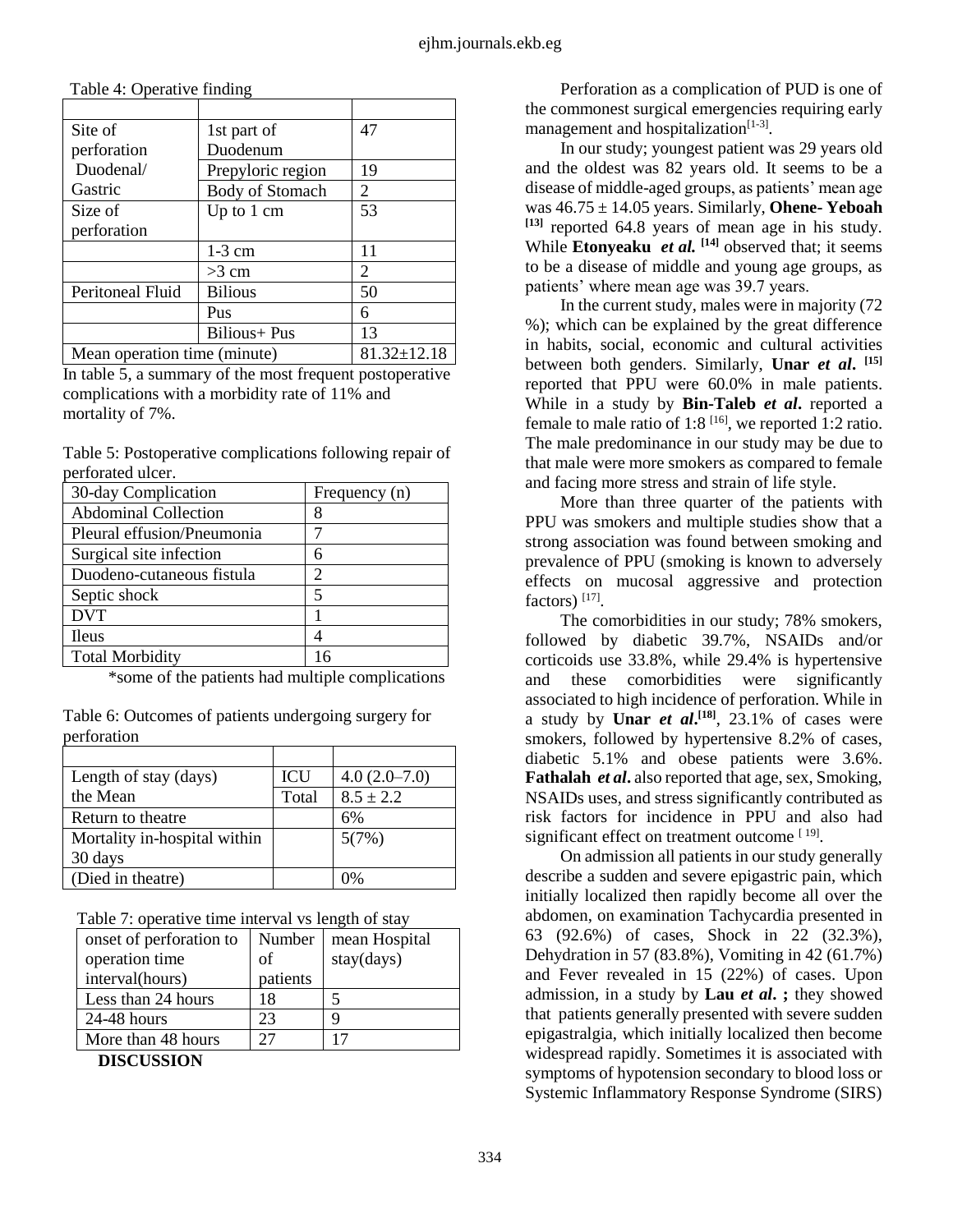$[20]$ . However, the clinical presentations in patients with PPU in elderly patients are may be sometimes different and atypical or less specific compared to the younger patients  $[21]$ .

In this series an interesting point noted is the large number of gastric perforations mostly prepyloric with a ratio of (1:3) to duodenal perforations nearly similar to study **Bali** *et al***.** from India showed a ratio of 1:5. Other studies shows a sharp contrast to this ratio were .**Etonyeaku** *et al***.** reported 1:10, **Seow** *et al***.** found a 1:13 ratio  $[22, 23, 24]$ . It is well known that the bigger the size of perforation and presence of pus in the peritoneal cavity indicate late presentation and bacterial peritonitis with higher risks of complications  $^{[25]}$ . 78% of cases in present series the dimension of perforation was less than or equal to 1cm. The nature of intra-peritoneal fluid was pus mixed with bile in 19% cases, pus in only 7.3% of the cases.

Death in this study occurred in 5 patients with a mortality rate of 7%, which are quite acceptable compared to the data in other literature. Most of the patients died within the first week postoperatively with a mean of 4<sup>th</sup> day. Three patients died due to Septicemia and MODS and two patients died due to ARDS/Pneumonia. In a recent series by **Solonirina**  *et al***.** reported an overall mortality of 9.49% [26] ,While the 30-day mortality rate reported in a study by Hemmer ranges from 4 to  $31\%$  <sup>[27]</sup>.

The most common complication reported by many authors is Wound related and Pulmonary complications. The commonest postoperative complication reported by **Vinod** *et al***.** found that wound infection was (41.8%) followed by pulmonary complications  $(31.8\%)$ <sup>[25]</sup>. Surgical site infection is a leading concern in a study by **Vats** *et al***.** with a rate of 18%. There are less surgical site complications in our study (8.9%) which is less common complication in patients undergoing laparoscopic repair for PPU<sup>[28]</sup>.

Nearly half of the patients in this study were discharged home in ≤7days, 32.3% discharged home in the following week, and  $14.7\%$  in  $\leq$  21 days, 4.4%  $\geq$ 21 days.

The surgical outcome depends on the individual patient presentation to the emergency department. Hospital stays and complications developed were the main surgical outcome factors, which were looked at in many previous studies. Late presentation of the patients was associated with prolonged morbidity and even mortality postoperatively.

With regard to mortality and the estimated time/ hours from the onset of the abdominal pain to surgical intervention, it has been statistically significant. No mortality occurred in patients with an onset of perforation to operation time interval < 48 hours, and the 5 deaths occurred for interval >48 hours.

Majority of the patients in this study had postoperative hospital stay duration of two weeks with a maximum hospital stay of 32 days. 3 patients had a hospital stay more than twenty-one days which caused by fistula in two cases and massive pleural effusion with intercostal drain in 0ne case.

With regard to relationship between Hospital Stay and onset of perforation to operation time interval, the mean Hospital stay for patients with interval <24 hours was 5 days, 9 days for patients with interval between 24 – 48 hours and 17 days for interval >48 hours. It has been statistically significant that more the time Interval, lengthier the hospital stays. Test has been carried out using Chi-Square test which showed a p- value of 0.039 (P value  $\langle 0.05 \rangle$ ). A statistically significant result has been reported by *Asma et al***.** stated that the mean Hospital stay for patients with interval <24 hours was 8 days, 13 days with interval between 24 – 48 hours and 20 days for interval  $>48$  hours <sup>[29]</sup>. Postoperative complications were more in patients presented to hospital after 72 hours of onset, these patients also had more mortality.

# **CONCLUSION**

PPU still remains as one of the most common surgical emergencies and the morbidity associated with it especially in developing countries remains high in spite of the improvements in medical therapy.We concluded that the earlier the presentation of PPU to the emergency department resulted in betteroutcome. Those patients with high risk of perforation need to be identified to be diagnosed and managed immediately as they reach the hospital.

#### **REFERENCES**

- **1. Ruchir Vats, Babar Rehmani, Saurabh Agrawal (2018):** The outcome of surgery for perforated peptic ulcer in modern times. International Surgery Journal, 5:1702-07.
- **2. Makela J, Laitinen S, Kairaluoma MI (1992):** Complications of peptic ulcer disease before and after the introduction of H2 receptor antagonists. Hepatogastroenterology, 39:144–8.
- **3. Wang YR, Richter JE, Dempsey DT (2010) :** Trends and outcomes of hospitalizations for peptic ulcer disease in the United States, 1993 to 2006. Ann Surg., 251: 51–8.
- **4. Milosavljevic T, Kosti´c-Milosavljevi´c M, Jovanovi´c I, Krsti´c M (2011):** Complications of peptic ulcer disease. Dig Dis., 29: 491–3.